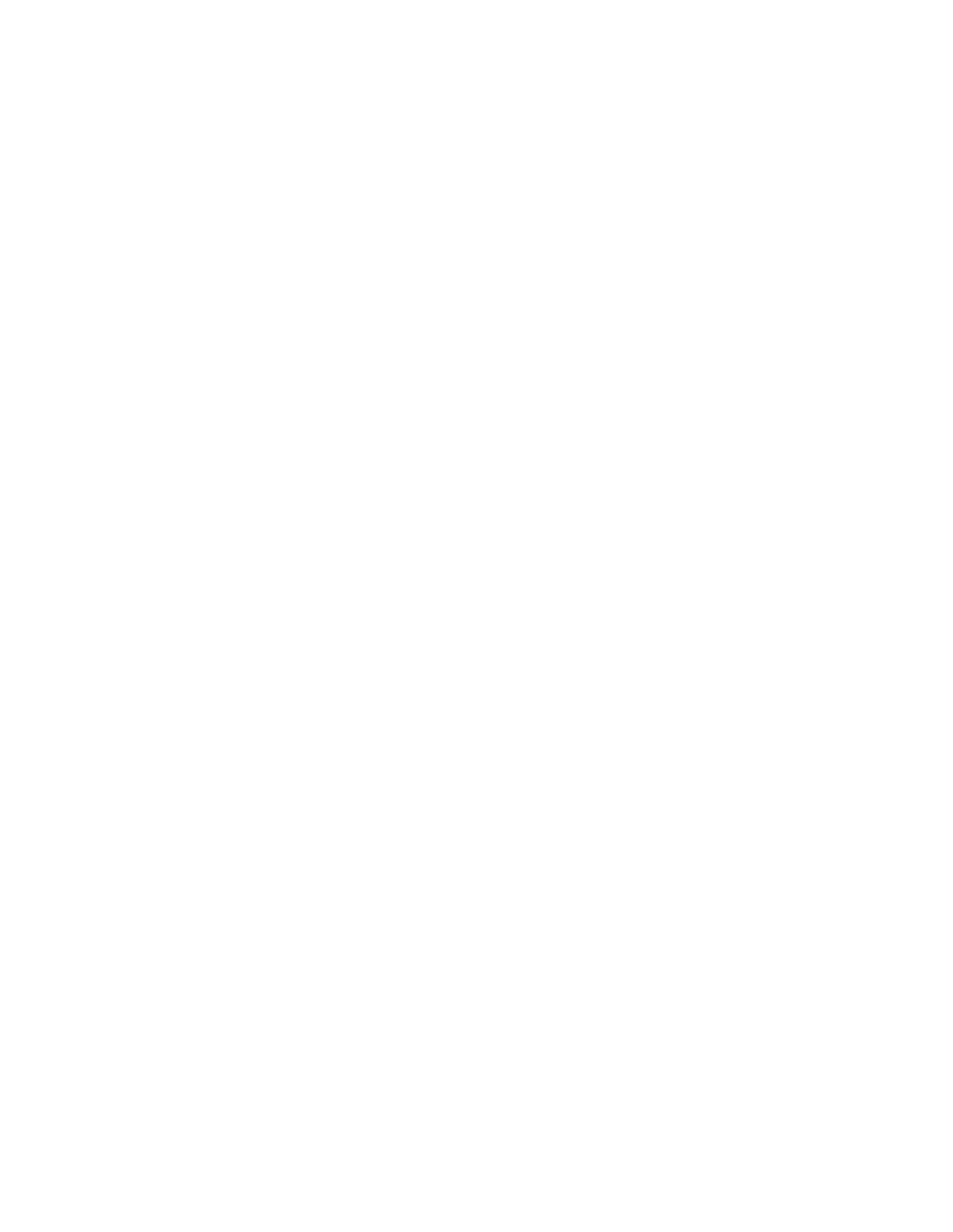# A Review of Recent Development on Digital Transmitters with Integrated GaN Switch-Mode Amplifiers

Rui Ma, *Senior Member, IEEE* Mitsubishi Electric Research Laboratories (MERL) 201 Broadway, Cambridge, MA, USA, 02139 E-mail: rma@merl.com

*Abstract***— GaN integrated switch-mode power amplifier with high output power, fast and efficient switching characteristic has been considered as a very suitable technology for implementing advanced digital radio transmitter. It is featured of energyefficient and re-configurable operation. This paper reviews the recently reported works in this promising research topic. Key technical challenges on the device technology, modeling, and circuit designs are summarized. Future development trend is discussed.**

*Keywords—GaN; MMIC; Switch-Mode; Power Amplifier;* 

### I. INTRODUCTION

The term "software defined radio" (SDR) was coined in 1990s to attempt to place most of the complex signal processing involved in transceivers into the digital domain. Benefiting from Moore's law, tremendous progress has been made to improve the capability of signal processing units in the recent decades. As a result, this gradually enables digital transmitter for SDR for cellular applications at GHz range, which was feasible only at audio frequency [1-3].

A diagram of typical all-digital transmitter is represented in Fig. 1. Majority of signal processing is performed in the digital domain, using either digital signal processor (DSP) or ASIC (application-specific integrated circuit). A train of high speed digital-RF signals (several Gbps in single or multi-bits) with rectangular wave shape, which is generated directly by power encoder block, is fed to a high efficiency switch-mode power amplifier (PA), e.g. class-D/-S. Its theoretical efficiency is 100%. At the end, a band-pass filter is normally needed after PA to reconstruct analog waveforms for antenna radiation.



Fig. 1. Tyical all-digital transmitter architecture.

In principle, frequency up-conversion is implemented digitally with digital LO and mixing functions. Delta sigma modulation (DSM) and pulse width modulation (PWM) are the common methods for quantization to generate the digital-RF bits [4]. Digital-to-analog conversion (DAC) is happening at the output of the power amplifier. Re-configurable operation for different RF frequencies and signal standards can be done by algorithm update within power encoder, relying on minimum external hardware changes, e.g. only tunable filter part. For example, to transmit concurrent multi-band RF signals in inter-band carrier aggregation (CA) in LTE-Advanced with traditional transmitter using wideband or multiband PA is less-flexible and inefficient [2]. Instead, it can be handled by digital transmitter using switch-mode PA with promising performance, as demonstrated in [4-5].

For digital transmitter, several publications have discussed the critical roles of power encoding block [4-7]. This paper will focus on summarizing the technical challenges and recent development of switch-mode PA, in particular using GaN (gallium nitride) based MIC (microwave integrated circuit) technology. It is well-known that GaN is a promising technology for high power and high frequency applications, which manifest itself very suitable for designing switch-mode PA [7-9]. However, there are several unique challenges to be considered including GaN device technology, modeling and PA circuit design. These will be reviewed in the next section. Finally, future development trend of digital transmitter will be provided at section III.

## II. KEY CHALLENGES

#### *A. GaN Technology*

To enhance the efficiency of whole digital transmitter, it is essential to reduce various kinds of losses in the active GaN switch devices, as shown in Fig. 2. It includes both static losses contributed mainly by device on-resistance  $R_{op}$  and switching losses due to parasitic capacitances ( $\sim$  C⋅f<sub>sw</sub><sup>2</sup>) [10-13]. The power encoded waveform of a broadband modulated signals is non-periodic and often several times  $(2-5)$  faster than the fundamental RF carrier frequencies, due to over-sampling in power encoding procedure. Consequently, it causes the increases of effective  $R_{on}$ , which is bigger than  $R_{on}$  in static DC status (approximately increase >30%) [13]. It is also preferred to reduce the turn-on/turn-off transitions through advanced power encoding algorithm [10]. Minimized  $R_{on}$  has also positive influence on the parasitic capacitance. Reduced parasitic capacitance ( $C_{gs}$ ,  $C_{gd}$ , and  $C_{ds}$ ) can contribute to a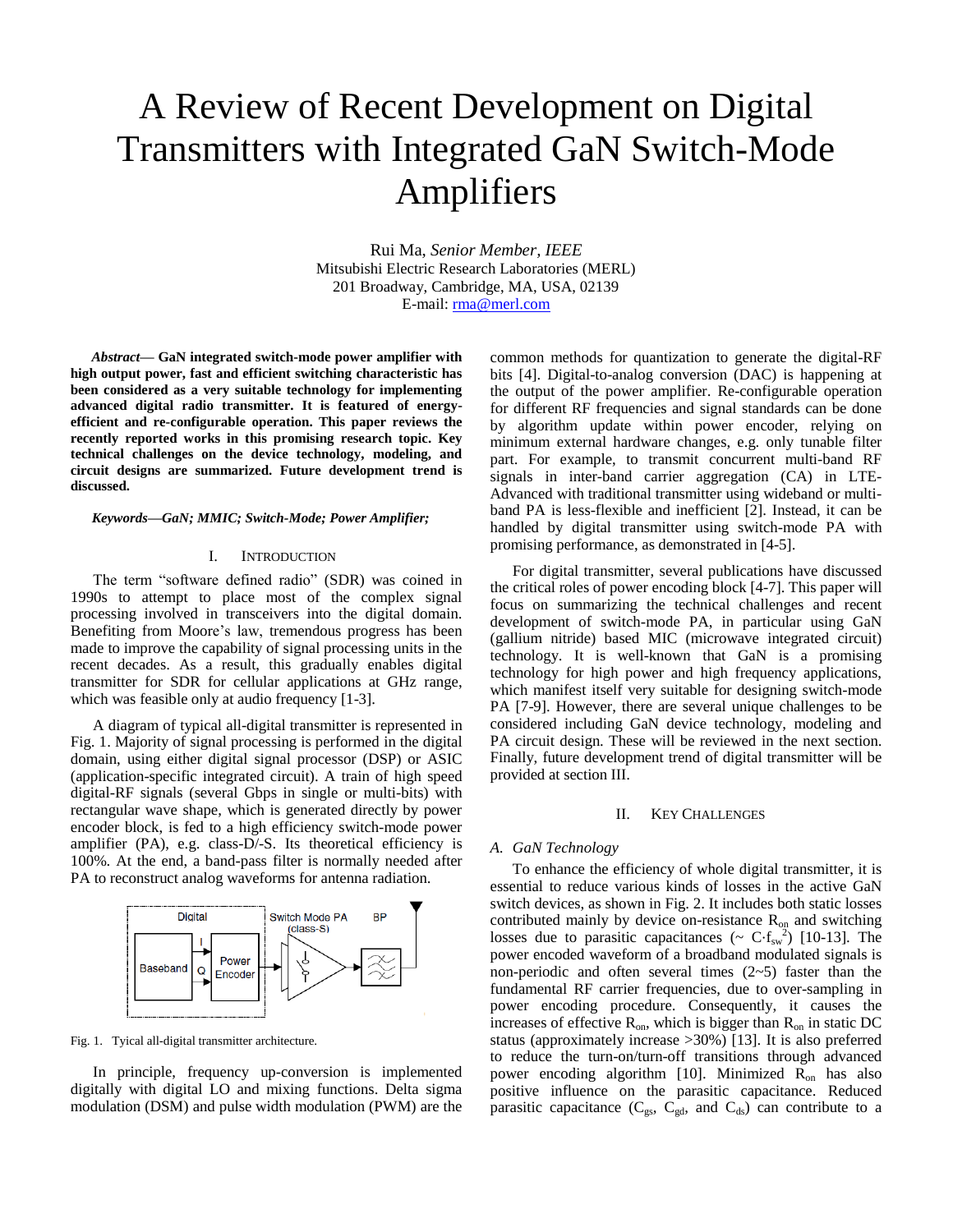faster and efficient switching (higher slew-rate of turn ON and OFF with minimized overlap of current and voltage waveforms).

Another issue is that the nature of input power encoded input signal is ultra-wideband starting from almost DC to several times of RF frequency (10~20 times). It thus requires a high device cut-off frequency  $f_T$ . Currently, devices with gate length of 0.15μm~0.5μm have been reported [8-13]. The reduced gate length offers usually higher efficiency and higher trans-conductance but has negative influence on the device breakdown voltage.

Recently published literatures [8-13] have demonstrated very promising progress for digital transmitter with GaN. For example, FBH group reported in [8] around 90% at 1.8 Gbps for an output power of 17W for typical BPDS (bandpass delta sigma modulation) or PRBS (pseudorandom binary sequence) signal with gate width of 2x8x250 μm. This efficiency refers to the power switch alone, which is the ratio of the broadband output powers for a 50Ω to the consumed DC power.

The GaN technology reported from IAF in [9] is a 0.25 μm gate length T-gate with 22 nm  $Al_{0.22}Ga_{0.78}N$  barrier with a thin GaN cap layer on a 3-inch semi-insulating SiC substrate, with a threshold voltage of -2.7V. Its key parameters are listed in Table I.

|  | TABLE I. | <b>GAN DEVICE PERFORMANCE</b> |
|--|----------|-------------------------------|
|--|----------|-------------------------------|

| D. max                       | $1050$ mA/mm     |
|------------------------------|------------------|
| $g_{m, max}$                 | $330$ mS/mm      |
| $R_{\rm c}$                  | $0.7 \Omega$ ·mm |
| $R_{on}$                     | $3\Omega$ ·mm    |
| $BV_{GS} (T = 150^{\circ}C)$ | >60 V            |
| $BV_{GD}$ (T =150°C)         | $>120$ V         |
|                              | 32 GHz           |
| nax                          | 42 GHz           |

Difference in de-trapping and trapping time constant could affect the turn-on and turn-off wave forms causing distortion, thus needs to be controlled. Reducing threshold voltage can mitigate the challenge of voltage swing requirement of the driver circuits.

*B. Device Modeling*



Fig. 2. Simplified device model for switch-mode PA operation [14].

The operation area (load-line) of switch-mode power amplifier is significantly different from the traditional linear power amplifier such as class-AB or Doherty PA [14-15]. Therefore, specially developed device model to represent the two main statuses (ON and OFF) is preferred. Fig. 2 shows the simplified device model for switch-mode applications. It is realized that accurately model the parasitic capacitance are critical for switch-mode operation. Time-domain and frequency domain verification should be done. Convergence is less problematic once dedicated simplified model is chosen, compared with the very complicated comprehensive device models.

# *C. PA Circuit Design*



Fig. 3. Schemeatic and fabricated chip of GaN voltage-mode bootstrap strcutre [17].

Broadly speaking, there are two classes of switch-mode operation, namely voltage and current mode, depending on which waveform is rectangular. They both have pros and cons, as described in [12, 16]. The output network of voltage-mode is single-ended, instead of balanced (current-mode relying on extra balun circuit), as shown in Fig. 3. However, it is notorious challenging to drive the upper final stage GaN switch in the voltage-mode operation. This is because its source is almost changing from 0V to the supply voltage (>20V), making its driver output voltage swing very challenging.

Therefore, significant efforts have been made for the innovative design of driver stages including the bootstrap reported by [17-18], as shown in Fig. 3. This remains to be a very demanding design task for high power (>10W) and high frequency (>1 GHz RF frequency). The recent work [19] has proposed and developed the multi-stage structure to enhance the driver capability for upper switch with promising efficiency, as shown in Fig. 4.



Fig. 4. Schemeatic of digital GaN voltage-mode PA MMIC [19].